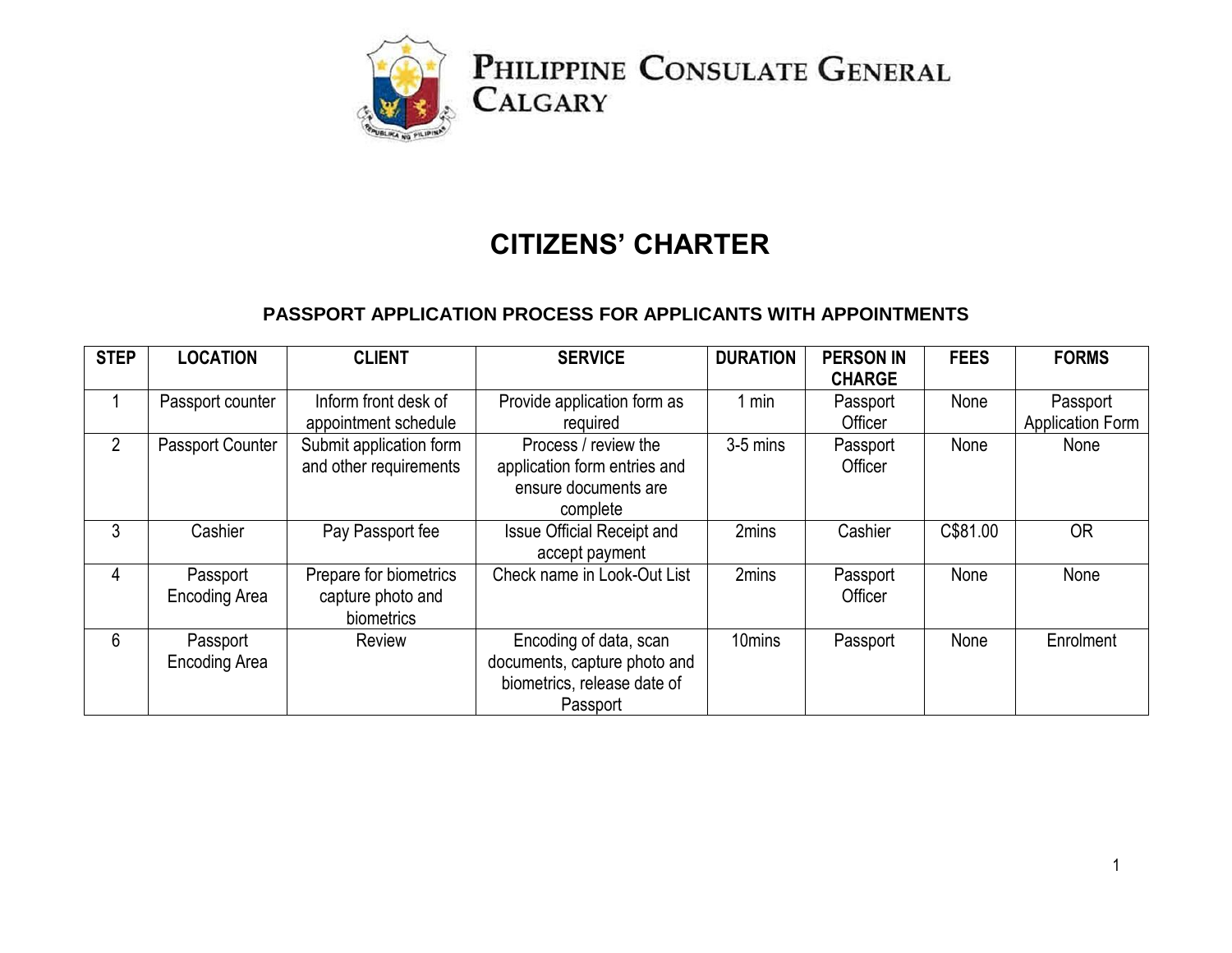

#### **VISA APPLICATION PROCESS**

| <b>STEP</b> | <b>LOCATION /</b><br><b>Calgary PCG</b> | CLIENT/<br><b>APPLICANT</b>                                                                                                                                           | <b>PROCEDURE</b>                                                                                                                                                         | <b>DURATION</b> | PERSON-IN-<br><b>CHARGE</b> | <b>FEES</b>       | <b>FORM</b>                                      |
|-------------|-----------------------------------------|-----------------------------------------------------------------------------------------------------------------------------------------------------------------------|--------------------------------------------------------------------------------------------------------------------------------------------------------------------------|-----------------|-----------------------------|-------------------|--------------------------------------------------|
| 1.          | Visa Application<br>Counter             | Submit visa application<br>form and required<br>supporting documents                                                                                                  | Receive and evaluate application form<br>and documents; Interview applicant                                                                                              | 10 mins         | Visa Officer                | None              | Visa Application<br>Form                         |
| 2.          | Cashier<br>Counter                      | Prepares payment for<br>the visa application                                                                                                                          | Accepts payments and issues official<br>receipts<br>(Note: fees vary according to type of<br>application and mode of processing;<br>pls. refer to schedule of visa fees) | 2 mins          | Cashier                     | As<br>appropriate | <b>Official Receipt</b>                          |
| 3           | Visa Section                            |                                                                                                                                                                       | Visa Officer processes visa<br>application, prepares visa, informs<br>applicant to return after 7 working<br>days                                                        | 5 mins          | Visa Assistant<br>/ Officer | None              | None                                             |
| 4.          | Releasing<br>Counter                    | Submit Official Receipt to<br>the releasing Officer.<br>Wait for name to be<br>called.<br>Check the details in the<br>visa and receive original<br>passport with visa | Release the passport with visa to<br>applicant                                                                                                                           | 2 mins          | Visa Officer                | n/a               | <b>Official Receipt</b><br>Passport with<br>visa |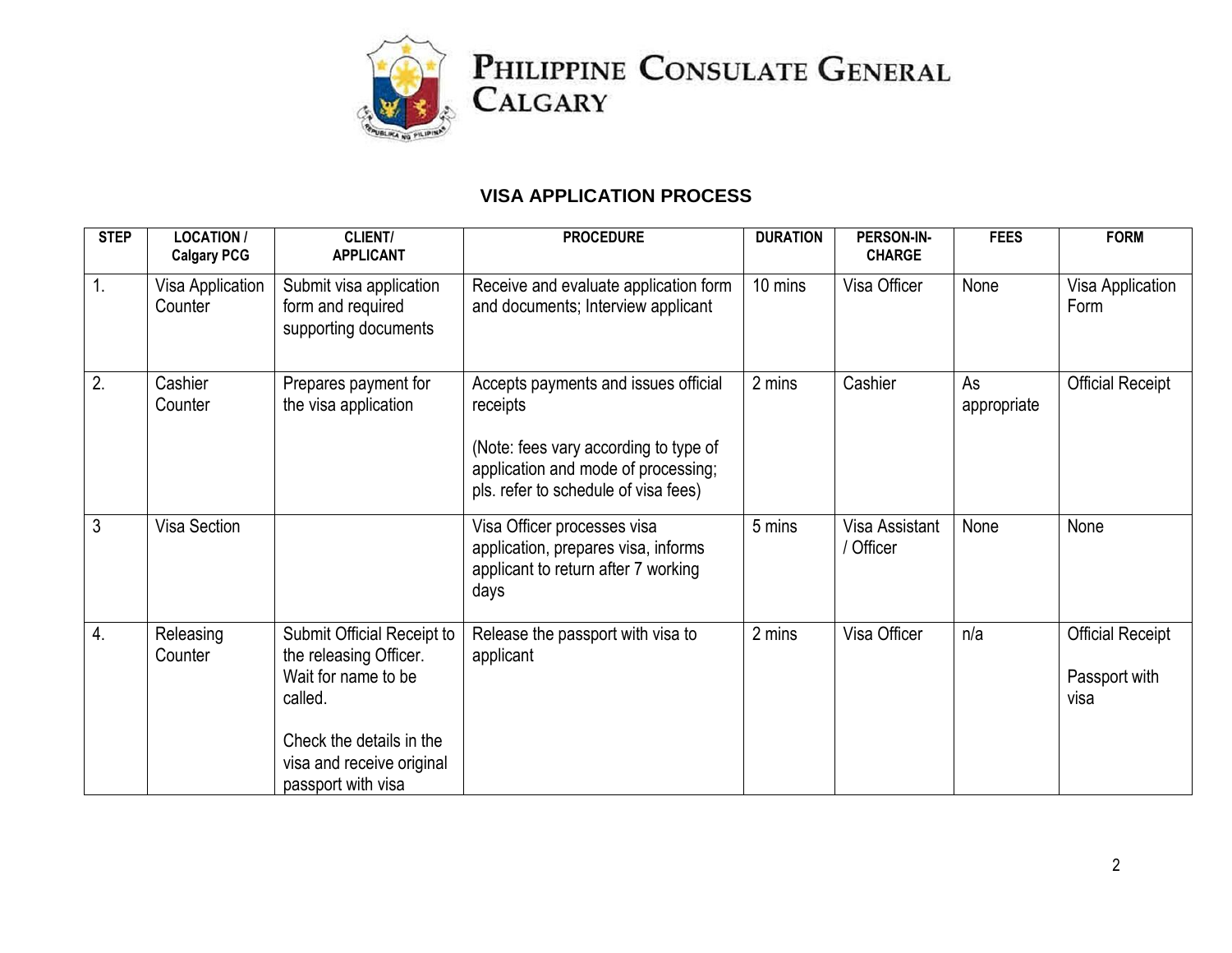

## **DUAL CITIZENSHIP APPLICATION**

| <b>Step</b> | Location                           | <b>Client</b>                                                                      | <b>Service</b>                                                                   | <b>Duration</b> | Person in<br>Charge                                                       | <b>Fees</b><br>(Cad\$)                                    | <b>Forms</b>          |
|-------------|------------------------------------|------------------------------------------------------------------------------------|----------------------------------------------------------------------------------|-----------------|---------------------------------------------------------------------------|-----------------------------------------------------------|-----------------------|
| 1.          | Dual Citizenship<br>Counter        | Submit application and<br>supporting documents                                     | Examine/evaluate<br>Application/Documents                                        | 5 mins          | Consular officer<br>in charge of<br>Dual Citizenship                      |                                                           | RA 9225 Forms         |
| 2.          | Cashier                            | Pay Fees                                                                           | Accept Payment and issue official<br>receipt                                     | 2 mins          | Cashier                                                                   | \$67.50<br>+<br>CAD<br>33.75 per<br>dependent<br>, if any | <b>OR</b>             |
| 3.          | Dual Citizenship<br>Section        | N/A                                                                                | Notify client on schedule of Oath-<br>taking Ceremony through<br>email/telephone | 3 mins          | Dual Citizenship<br>Assistant                                             | None                                                      | None                  |
| 4.          | Conference Room<br>' Consular area | Attend the Oath-taking<br>ceremony                                                 | Administer Oath of Allegiance<br>Ceremony                                        | 30 mins         | Administering<br>Officer (Consul<br>Genera, Consul<br>and Vice<br>Consul) | None                                                      | Oath of<br>Allegiance |
| 8.          | Conference Room<br>Consular area   | Receive Identification<br>Certificate, Order of<br>Approval, Oath of<br>Allegiance | Issue RA 9225 documents to<br>client                                             | 3 mins          | Dual Citizenship<br>Assistant                                             | None                                                      | None                  |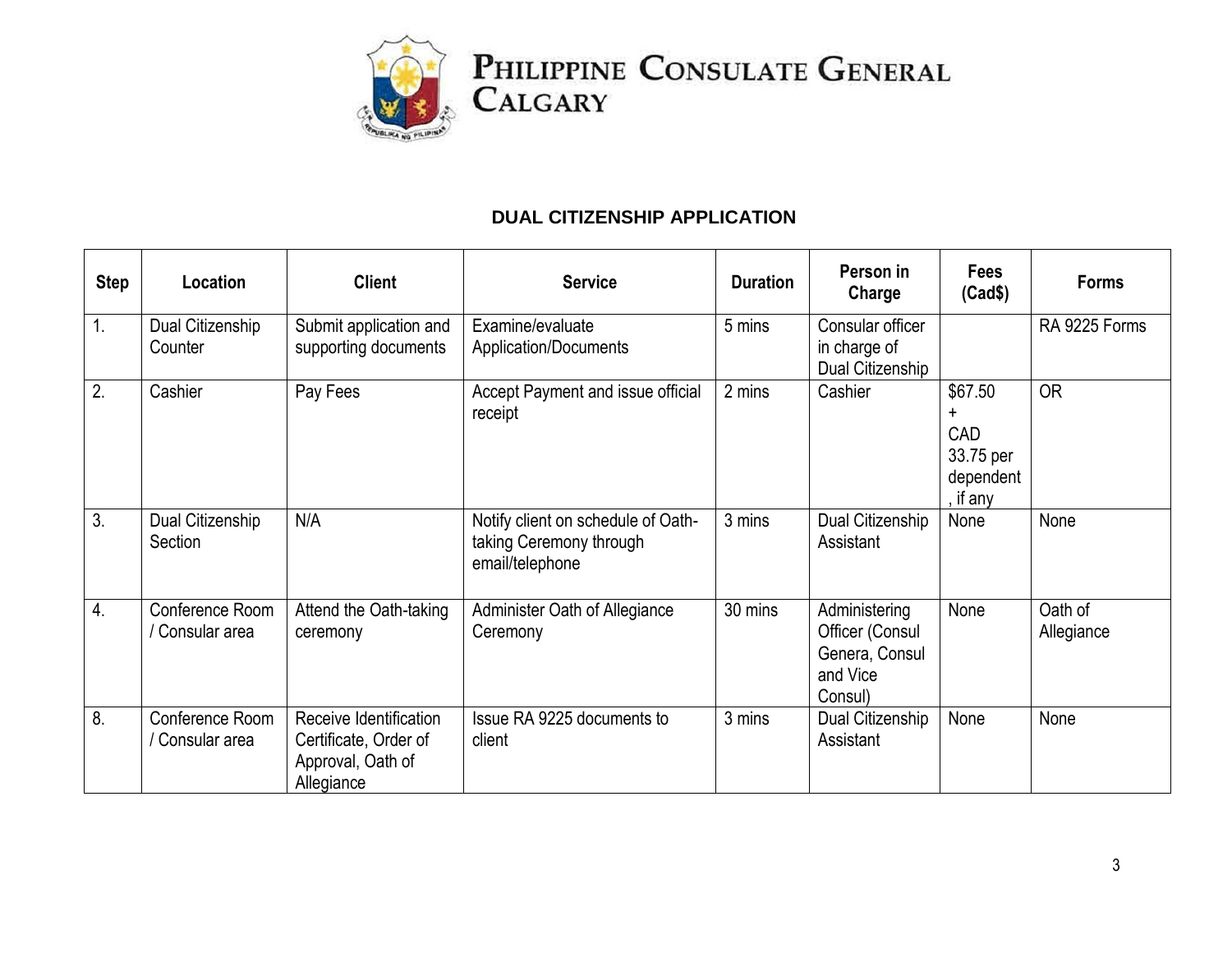

## **NOTARIALS AND CIVIL REGISTRATION**

| <b>Step</b>    | Location                    | <b>Client</b>                                                                                                                                                          | <b>Service</b>                                                                                                        | <b>Duratio</b><br>n | Person in<br>Charge   | <b>Fees</b><br>(Cad\$)  | <b>Forms</b>                                                                                |
|----------------|-----------------------------|------------------------------------------------------------------------------------------------------------------------------------------------------------------------|-----------------------------------------------------------------------------------------------------------------------|---------------------|-----------------------|-------------------------|---------------------------------------------------------------------------------------------|
|                | <b>Notarials</b><br>Counter | Sign name in Log Book<br>for Notarials                                                                                                                                 | Provide Log Book and call<br>applicants on a first-come-first-<br>served basis                                        | 1 min               | <b>Consular Staff</b> | None                    | None                                                                                        |
| $\overline{2}$ | <b>Notarials</b><br>Counter | Submit application and<br>supporting documents                                                                                                                         | Examine/evaluate<br>Application/Documents                                                                             | 5 mins              | <b>Consular Staff</b> |                         | Notarials:<br>Provide formats of<br>documents<br>Civil Registration:<br>ROB, ROM, ROD forms |
| 3              | Cashier                     | Pay Fees                                                                                                                                                               | Accept Payment and issue official<br>receipt, advice client that<br>document will be released after 3<br>working days | 2 mins              | Cashier               | \$33.75 per<br>document | <b>OR</b>                                                                                   |
| 4              | Releasing<br>Counter        | <b>Submit Official Receipt</b><br>to the releasing Officer.<br>Wait for name to be<br>called.<br>Check the details and<br>receive the document;<br>sign receiving copy | Release document to client                                                                                            | 2 mins              | <b>Consular Staff</b> | None                    | None                                                                                        |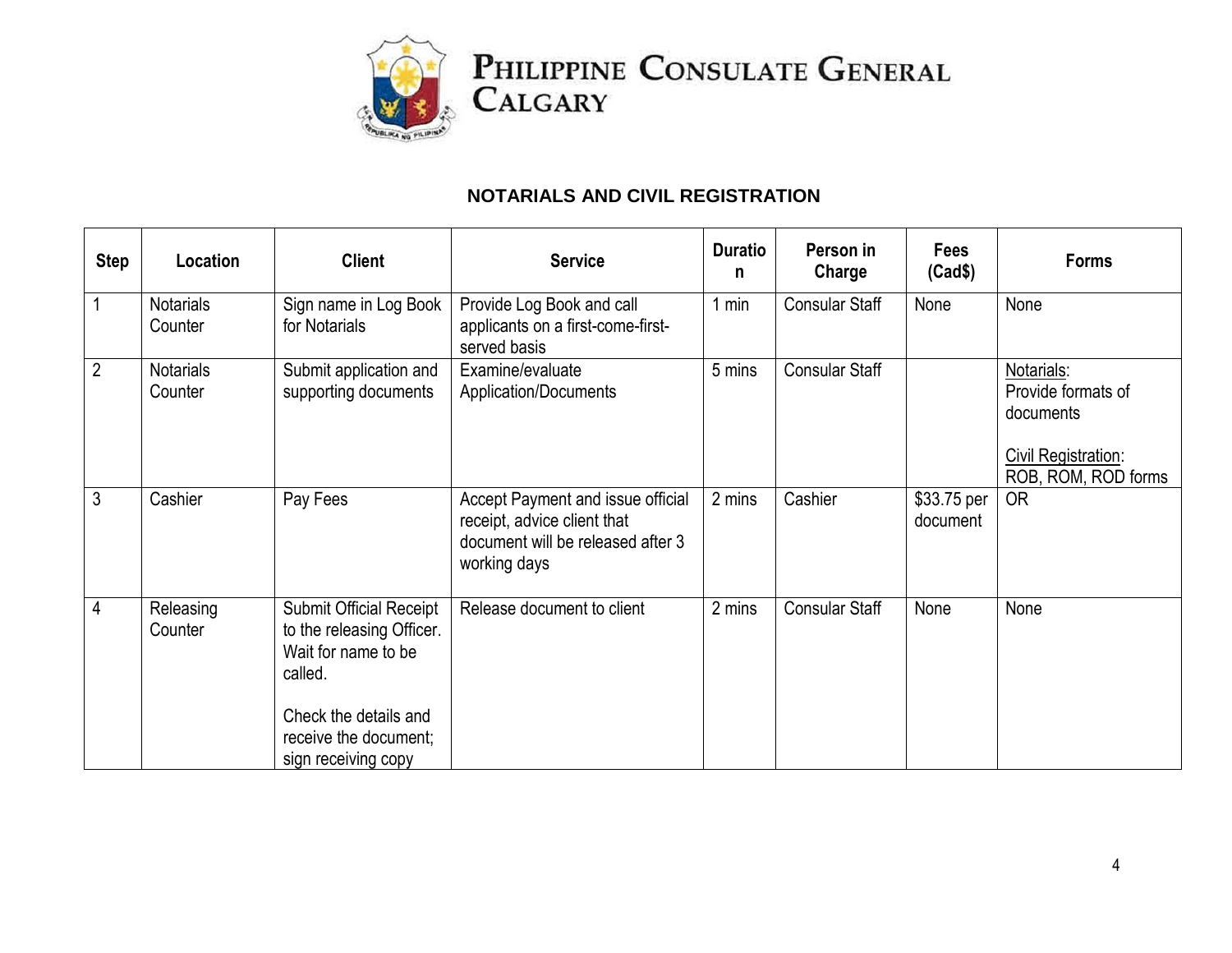

#### **ASSISTANCE TO NATIONALS**

#### **1. Walk-in Clients**

| <b>STEP</b>      | <b>CLIENT</b>                                                              | <b>ATN</b>                                                                                                                                                                                                        | <b>FORM</b>           | <b>DURATION</b>                                                                                                                              |
|------------------|----------------------------------------------------------------------------|-------------------------------------------------------------------------------------------------------------------------------------------------------------------------------------------------------------------|-----------------------|----------------------------------------------------------------------------------------------------------------------------------------------|
|                  |                                                                            | <b>Officer/Assistant</b>                                                                                                                                                                                          |                       |                                                                                                                                              |
|                  | Fill-out ATN Forms to put on record the                                    | Assist Client in filing out the monitoring sheet                                                                                                                                                                  | ATN Form<br>$\bullet$ | 15 mins.                                                                                                                                     |
|                  | particular request for assistance                                          |                                                                                                                                                                                                                   | Sworn Statement       |                                                                                                                                              |
| $\overline{2}$   | Undergo Interview by ATN/Officer<br>Assistant                              | ATN Officer/Assistant interviews the client                                                                                                                                                                       |                       | 30 mins to 1 hr.                                                                                                                             |
| 3.               | Obtain contact information of the ATN<br>Officer/Assistant                 | Provide client with Contact Info Card                                                                                                                                                                             |                       | 2 mins                                                                                                                                       |
| $\overline{4}$ . |                                                                            | ATN Officer/Assistant submits a report to DFA<br>thru the OUMWA<br>N.B. Post reports may also be routed to other<br>offices within the DFA, other FSPs and<br>referred to other Philippine Government<br>Agencies |                       | 1 day                                                                                                                                        |
| 5.               | Follow-up with ATN Officer/Assistant                                       | Provide updates based on Post's report                                                                                                                                                                            |                       | Within 7 working days<br>from the filling of the<br>request for assistance<br>with Post<br>*OUMWA replies to the<br>report submitted by Post |
| 6.               | Submit additional information as may be<br>required under the circumstance | Additional report/s may be submitted to the<br>DFA to properly address the concerns of the<br>client                                                                                                              |                       |                                                                                                                                              |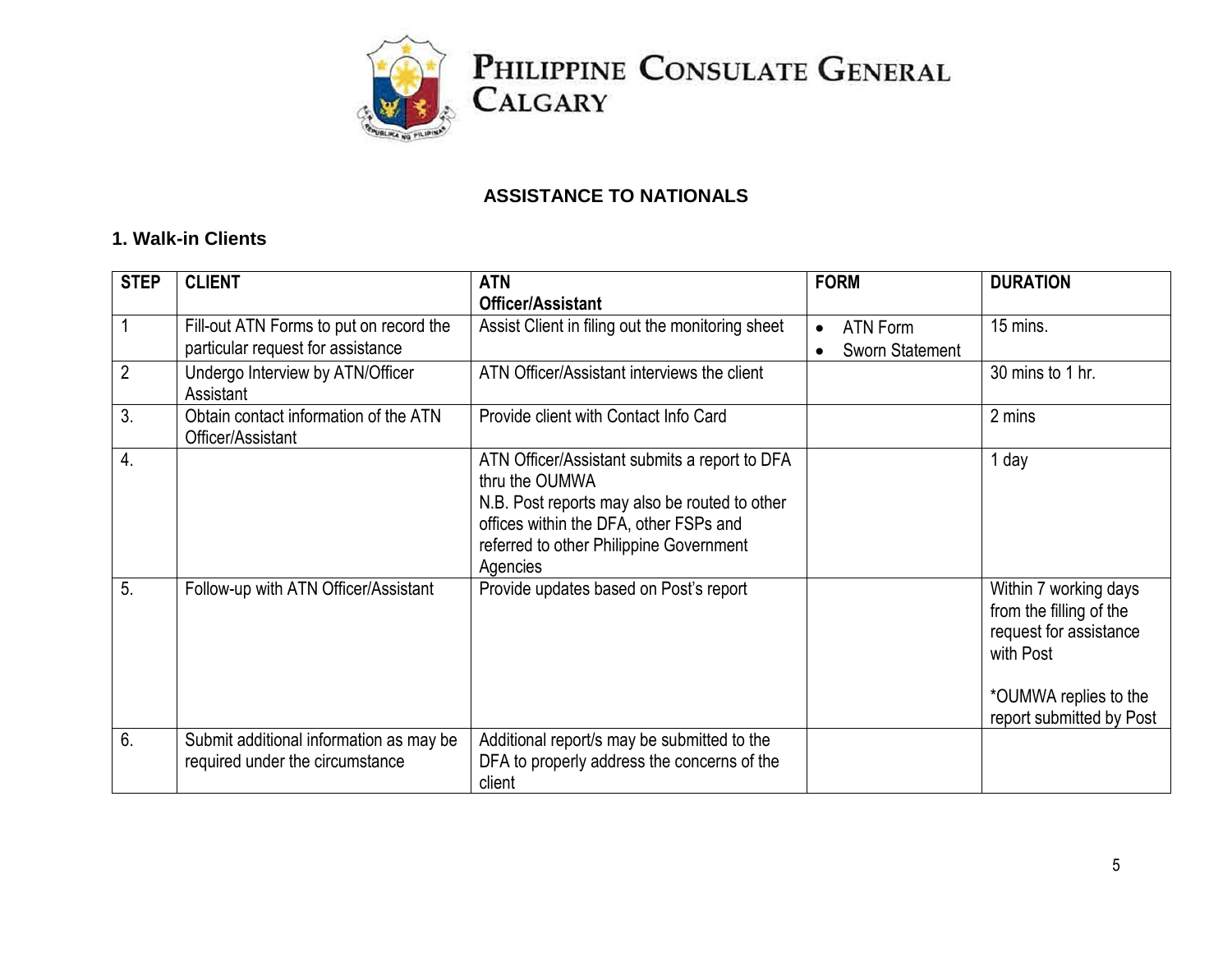

# **2. Telephone Inquiries:**

| <b>STEP</b>      | <b>CLIENT</b>                                                                                                        | <b>ATN Officer/Assistant</b>                                                                                                                                                                                                     | <b>FORM</b>                                           | <b>DURATION</b>                                                                                                                         |
|------------------|----------------------------------------------------------------------------------------------------------------------|----------------------------------------------------------------------------------------------------------------------------------------------------------------------------------------------------------------------------------|-------------------------------------------------------|-----------------------------------------------------------------------------------------------------------------------------------------|
| 1.               | <b>Client calls the Consulate</b>                                                                                    | Answers the inquiries of the client based on the<br>telephone conversation with the client, the ATN<br>Officer/Assistant may invite the client to appear<br>before the Consulate to put on record the<br>request for assistance. |                                                       | 30 mins.                                                                                                                                |
| $\overline{2}$ . | Client appears before the Consulate. Fill-<br>up ATN Forms to put on record the<br>particular request for assistance | Assist client in filling out the monitoring sheet.                                                                                                                                                                               | <b>Client information</b><br>sheet<br>Sworn Statement |                                                                                                                                         |
| 3.               | Undergo Interview by ATN/Officer<br>Assistant                                                                        | ATN Officer/Assistant interviews the client                                                                                                                                                                                      |                                                       | 30 mins to 1 hr.                                                                                                                        |
| $\overline{4}$ . | Obtain contact information of the ATN<br>Officer/Assistant                                                           | Provide client with Contact Info Card                                                                                                                                                                                            |                                                       | 2 mins                                                                                                                                  |
| 5.               |                                                                                                                      | ATN Officer/Assistant submits a report to DFA<br>thru the OUMWA<br>N.B. Post reports may also be routed to other<br>offices within the DFA, other FSPs and referred<br>to other Philippine Government Agencies                   |                                                       | 1 day                                                                                                                                   |
| 6.               | Follow-up with ATN Officer/Assistant                                                                                 | Provide updates based on Post's report                                                                                                                                                                                           |                                                       | Within 7 working days<br>from the filling of the<br>request for assistance<br>with Post<br>*OUMWA replies to the<br>report submitted by |
| 6.               |                                                                                                                      |                                                                                                                                                                                                                                  |                                                       | Post                                                                                                                                    |
|                  | Submit additional information as may be<br>required under the circumstance                                           | Additional report/s may be submitted to the DFA<br>to properly address the concerns of the client                                                                                                                                |                                                       |                                                                                                                                         |